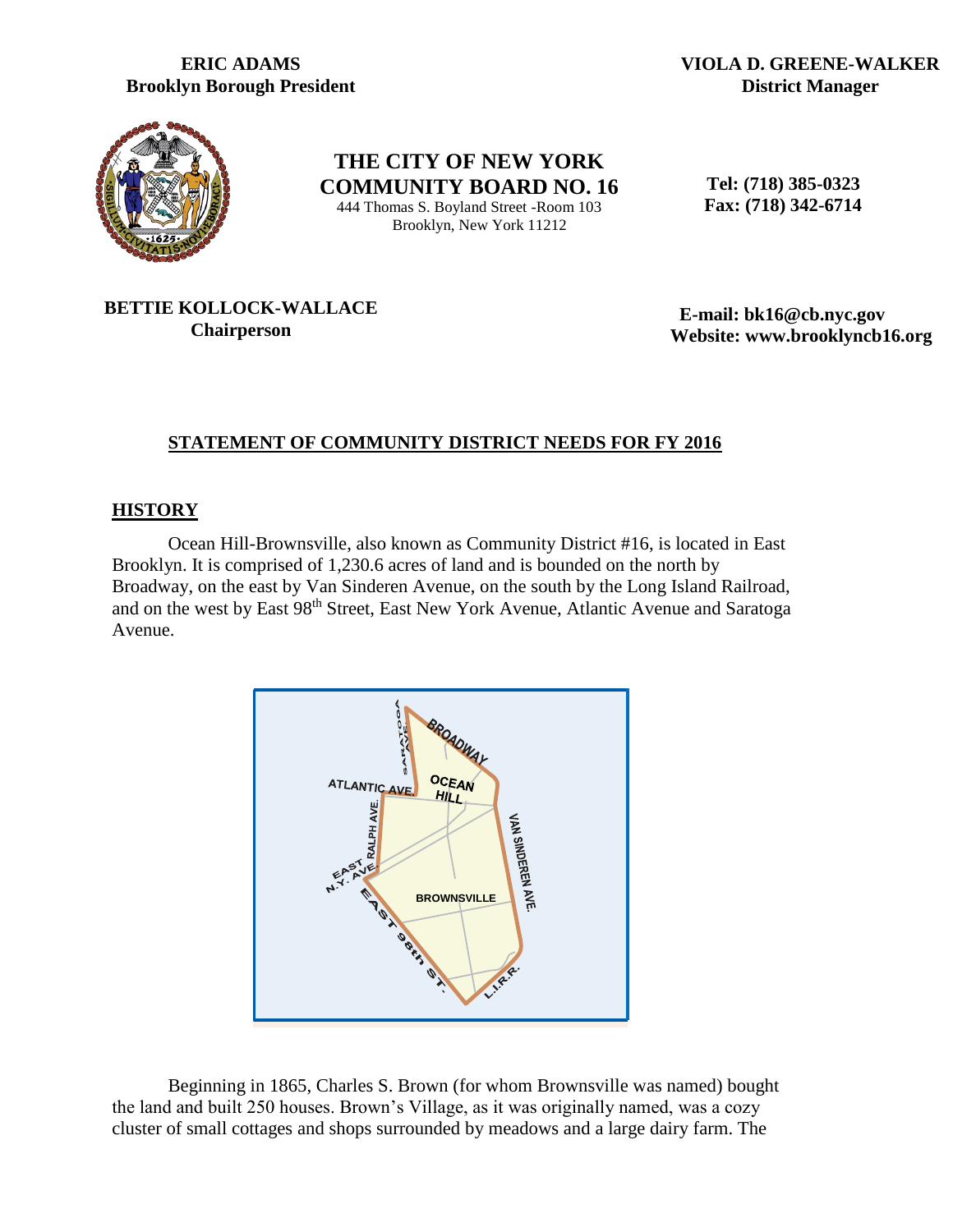initial settlement stayed small because Brown's Village was inaccessible by sea and difficult to reach by land.

In 1887, the remote community of Brownsville drew the interest of Aaron Kaplan, a New York City real estate developer, who began to purchase tracts of land and construct tenement buildings. The Fulton Street elevated railway, which opened in 1889, and the Williamsburg Bridge, which was completed in 1903 prompted more New Yorkers to move to the area. As the neighborhood became crowded, two-family houses and tenements with street side stores replaced single-family homes. By 1910, the large buildings were overflowing with immigrant families, and the area was a crowded slum of sweatshops and pushcarts, with fewer sewers or paved streets.

During these years, daily life in Brownsville was guided by the customs and ceremonies of the neighborhood's Jewish residents. At the turn of the century, Brownsville was known as the "Jerusalem of America". By 1926, at least 75 percent of Brownsville's more than 400,000 residents were Jewish. The neighborhood was filled with freethinkers, many of whom had fled persecution in Russia and Poland. Brownsville elected socialists to the New York State Assembly between 1915 and 1921. And later, in 1936, the neighborhood helped an American Party candidate reach the Assembly. A statue of Emma Lazarus, author of "The New Colossus", the poem inscribed on the Statue of Liberty, stands in the neighborhood at Zion Triangle which is located at Pitkin Avenue and Legion Street.

After World II, Brownsville underwent dramatic changes. African Americans from other neighborhoods began moving into the area. When they arrived, they faced discrimination, reduced social services, and lack of employment opportunities. Many longtime residents moved to eastern Brooklyn neighborhoods, Long Island and other suburbs of New York City, or New Jersey. A majority of the largest, high quality stores on Pitkin Avenue closed, but some neighborhood institutions remained, such as Slavin's Fish Market on Belmont Avenue, which had been serving Brownsville for over 75 years (before relocating to the Bronx Terminal Market in December 2011).

For the next 20 years, Brownsville was plagued by the decay of old and abandoned buildings as well as by vandalism and arson. High-rise apartment buildings constructed in Brownsville during the 1950s and 1960s were intended to provide affordable, attractive housing. Instead, they led Brownsville to become even more overcrowded and impoverished. Finally, in the 1970s, a combination of efforts began to revitalize the community. Local residents and merchants banded together to ease racial tensions in the neighborhood, to fight for affordable housing, and to create services for the neighborhood's young and old residents.

Between 1977 and 1985, more than a thousand housing units were built or renovated in Brownsville - housing that attracted, among others, immigrants from the Caribbean. East Brooklyn Churches, sponsors of the Nehemiah Plan, working with local neighborhood groups, built single-family owned houses in the southeastern section of Brownsville. By the end of 1987, approximately 1,000 two-and three-bedroom homes were completed. In addition, 255 two-and three-bedroom homes were also completed in 1988 under the Section 235 program.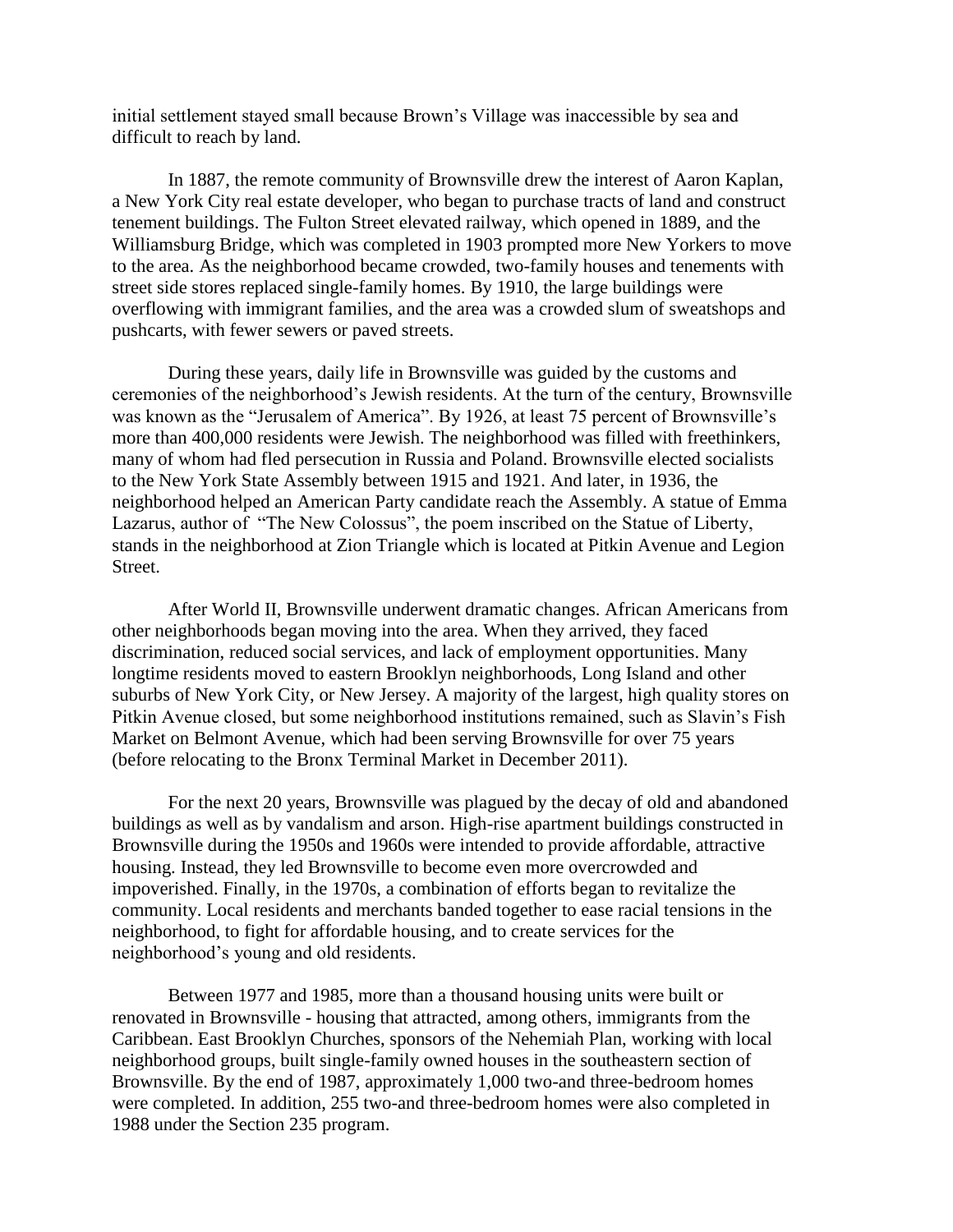As vacant land in Brownsville south of East New York Avenue decreased, attention was focused on erasing a similar blighting condition in the Ocean Hill community, north of East New York Avenue within a 28-block area adjacent to small, well-kept owner-occupied, limestone and brownstone houses.

In 1993, construction and rehabilitation of over 1,500 housing units, commercial and open space development began in the area of Ocean Hill which is generally bounded by Broadway, Saratoga Avenue, Atlantic Avenue and Van Sinderen Avenue.

The Ocean-Hill Brownsville of the year 2014 has changed drastically from its beginning. New housing units have re-populated and re-energized Community District #16. Although slow to recover from the fires and blackouts of the 1970s that caused many businesses to relocate, signs of economic development can be seen in the community where popular stores such as Lane Bryant, Ashley Stewart, Jimmy Jazz, Radio Shack, and Rite Aid are doing brisk business along the Pitkin Avenue Business Improvement District. A neighborhood renaissance is underway.

#### **DEMOGRAPHICS**

According to the 2010 census, Ocean-Hill Brownsville is home to 90,235 people, a majority of whom are African-Americans, Caribbean-Americans, and Latinos.

In a publication by NYU Furman Center entitled, "State of New York City's Housing and Neighborhoods in 2013", the Ocean Hill-Brownsville population is reported to be 128,864.

|                                                      | 2012     | Rank |
|------------------------------------------------------|----------|------|
| Population                                           | 128,864  | 42   |
| Population Density (1,000 persons per square mile)   | 49.8     | 20   |
| Racial Diversity Index                               | 0.42     | 52   |
| Single-Person Households (% of households)           | 24.7%    | 42   |
| Median Household Income                              | \$28,838 | 51   |
| Income Diversity Ratio                               | 5.2      | 30   |
| Rental Vacancy Rate <sup>1</sup>                     | $5.1\%$  | 10   |
| Residential Units within a Hurricane Evacuation Zone | 37.7%    | 25   |
| Residential Units within 1/4 Mile of a Park          | 97.3%    | 16   |
| Unused Capacity Rate (% of land area) <sup>2</sup>   | 49.2%    | 5    |

1. Rental vacancy rate is an average rate for 2010-2012. 2. Data on unused capacity rate are from 2011.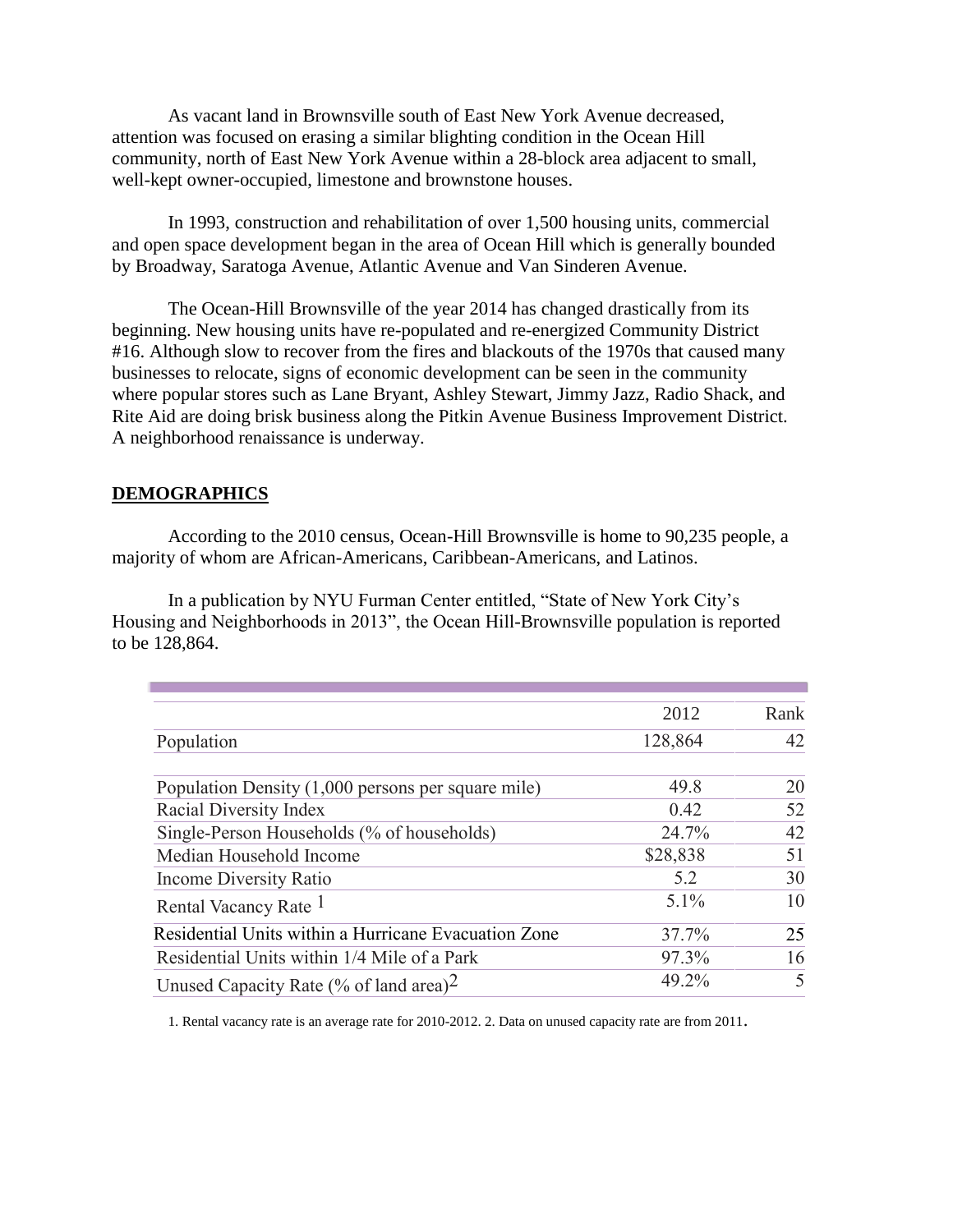

Racial and Ethnic Composition, 2000–2012



NYU Furman Center: State of New York City's Housing and Neighborhoods in 2013 – Page 91

As in past years, it is our belief that our population was undercounted due to families who are secretly doubled and tripled up in apartments because they cannot afford their own housing. In addition, our population continues to increase with the ongoing construction of housing units.

Our residential properties are comprised of one-, two-, and three-family homes, 4-story multiple dwelling walkups, Section 8 housing, Mitchell-Lamas, cooperatives, condominiums, New York City Housing Authority buildings, SRO housing, single and family shelters.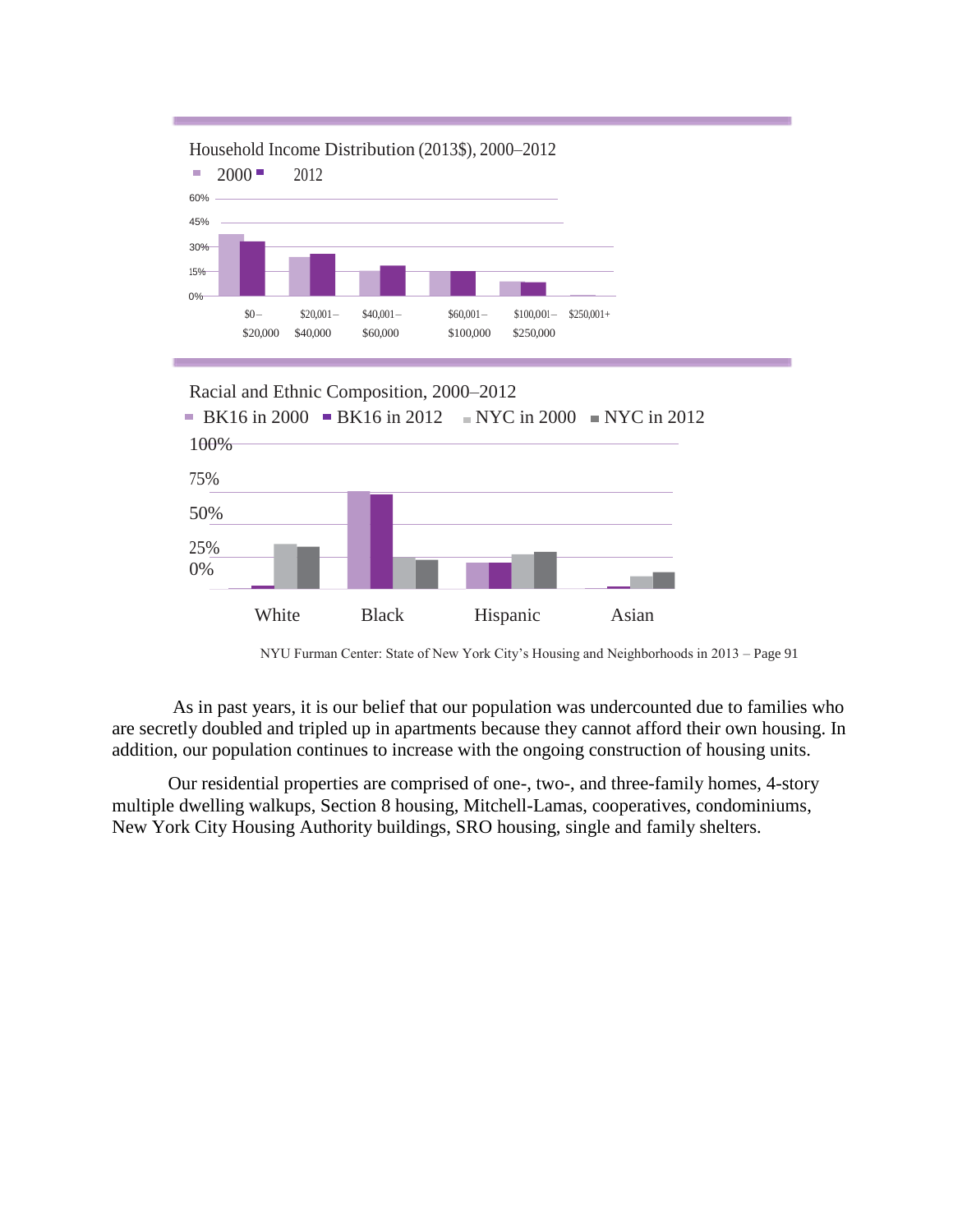| Land Use 2013             |       |                          |               |
|---------------------------|-------|--------------------------|---------------|
|                           |       | <b>Lot Area</b>          |               |
|                           | Lots  | <b>Square Feet (000)</b> | $\frac{0}{0}$ |
| 1-2 Family Residential    | 3,758 | 7,814.5                  | 22.4          |
| Multi-Family Residential  |       | 12,597.9                 | 36.2          |
| Mixed Resid. / Commercial |       | 1,703.9                  | 4.9           |
| Commercial / Office       |       | 1,490.4                  | 4.3           |
| Industrial                |       | 1,675.4                  | 4.8           |
| Transportation / Utility  |       | 1,649.1                  | 4.7           |
| Institutions              |       | 3,231.0                  | 9.3           |
| Open Space / Recreation   |       | 1,874.5                  | 5.4           |
| <b>Parking Facilities</b> |       | 788.4                    | 2.3           |
| Vacant Land               |       | 1,678.7                  | 4.8           |
| Miscellaneous             |       | 347.2                    | $\mathbf{1}$  |
|                           |       |                          |               |
| <u>Total</u>              |       | <u>34,851.1</u>          | <u> 100.0</u> |

New York City Department of City Planning August 2014.

On the commercial strips of Broadway, Fulton Street, Saratoga Avenue, Pitkin Avenue, Rockaway Avenue, Belmont Avenue, Livonia Avenue, and Mother Gaston Boulevard, you will find personal service shops, small retail clothing, appliance and furniture stores, fast food eateries, supermarkets and bodegas.

#### **HOUSING**

Community District#16 is over saturated with shelters contracted with the New York City Department of Homeless Services, three-quarter houses and privately-owned shelters. We need permanent and affordable housing, not homeless shelters. Permanent and affordable housing continues to be a high priority for our community to meet the increasing needs of senior citizens, families, and single adults with minimum wage jobs. We also need permanent and affordable housing for young adults whose income is below or above certain thresholds – too much for subsidized housing but not enough for market rate housing.

The price of a house is still unaffordable for many of our residents. Even with government subsidies, many of our hardworking families find it difficult to attain the American dream of owning their own home because their income has not advanced with the cost of living. Rental housing costs are also skyrocketing, thus making it difficult for families and single adults to maintain permanent housing.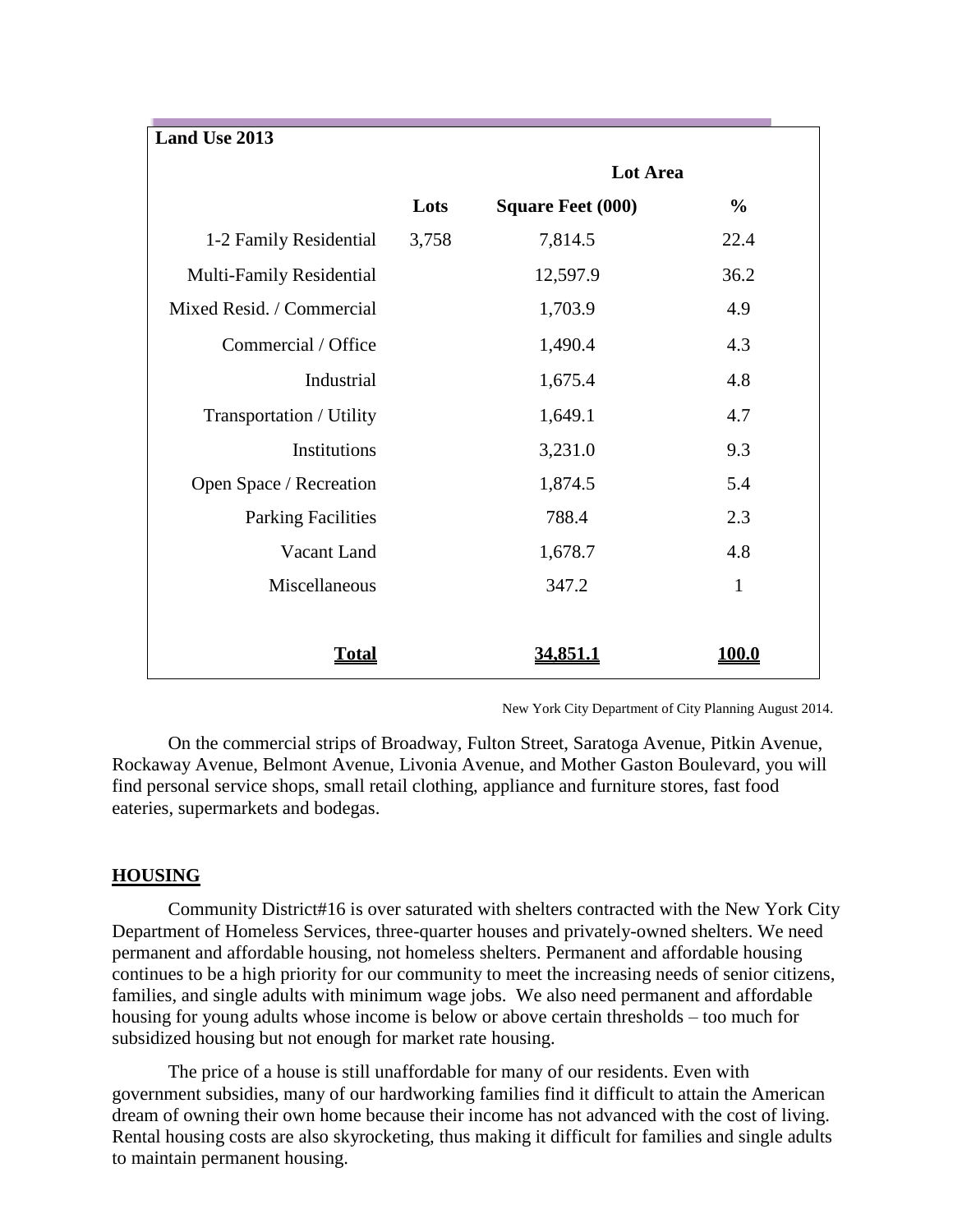We appeal to the New York City Department of Housing Preservation and Development (HPD) to continue with plans to build affordable and permanent housing on the remaining Cityowned vacant lots in Community District #16, and provide subsidies to truly make the units affordable to our residents.

The townhouses, which are part of the New York City Housing Authority's (NYCHA) HOPE VI project, have been completed and are now occupied. We need NYCHA to move forth on plans to construct the much needed units of housing on the site of the recently demolished towers of Prospect Plaza so that former tenants who were displaced can return to their homes.

Where there are small irregularly shaped City-owned parcels that are not suitable for housing construction, we urge HPD to dispose of these parcels to adjacent property owners. This will also place the property back on the tax roll.

As an alternative to disposing of properties to adjacent property owners, we ask that HPD allow urban gardeners to grow fruits and vegetables on these slivers of land until a more permanent use is decided for the property. Such use of the vacant parcels will prevent them from becoming overgrown with weeds and eyesores to the community. It will also provide fresh produce to a community that is sorely in need.

We are pleased to see new homes being built on privately-owned vacant lots throughout the community. We encourage developers to make them affordable to our residents.

### **COMMUNITY FACILITIES**

We need continued funding for our three Beacon schools and NYCHA community centers which offer a range of educational, cultural and recreational programs, and social services for our children, youths, and adults.

Our playgrounds and parks provide the only recreation for many of our residents. We need regular maintenance to prevent their deterioration from normal wear and tear of daily use. Several of our facilities are in dire need of rehabilitation:

- The basketball courts at Callahan Kelly Playground are in need of reconstruction.
- The Betsy Head Park ballfield needs to be reconstructed with synthetic turf. The running track also needs to be resurfaced. In addition, the roof on the pool house is leaking and a complete renovation of the building is needed.
- Howard Playground basketball courts are uneven in several areas and need resurfacing.
- Ocean Hill Playground needs new backboards for the basketball courts.
- The weather worn monument at Zion Triangle needs refurbishing.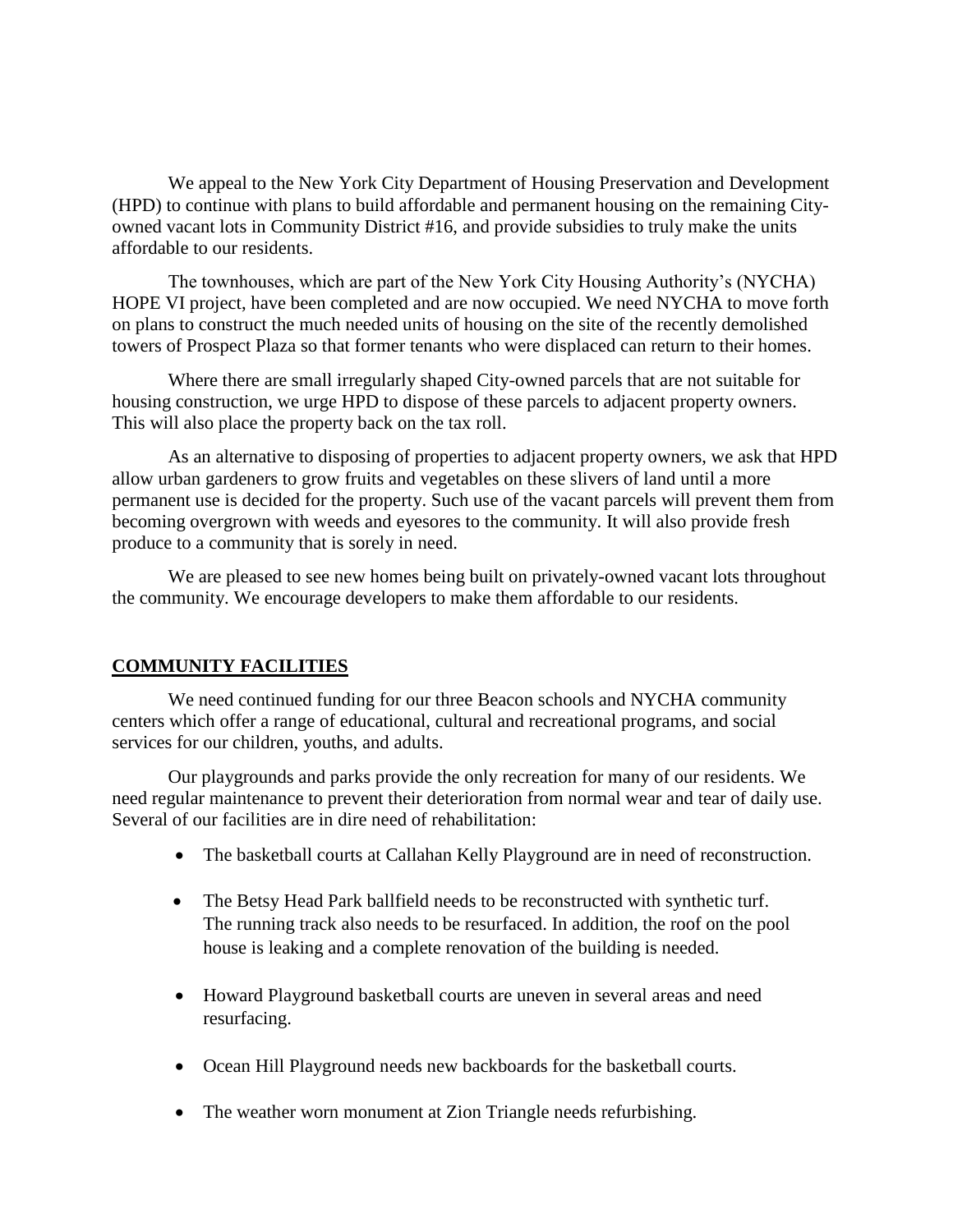Floyd Patterson Field needs to be reconstructed to include a comfort station and installation of synthetic turf for multi-purpose uses such as baseball, football soccer and cricket.

Playground Assistants are needed during the summer months to provide structured activities in our parks.

We urge the Department of Education to continue with plans to rehabilitate our school buildings and provide a safe environment for our children and teachers.

Our day care centers also need capital improvements to make them safe for our children. Additional day care services are needed to meet the growing needs of working parents and those who desire to further their education.

We need job training centers and vocational schools to equip our young adults with skills to enhance their employability.

Many of our gifted youngsters and adults are unable to display their creative talents while others lack exposure to the artistic resources of our community. We encourage the development of a comprehensive cultural and performing arts center where our residents can display their talents, learn about cultural diversities, and foster better community relations in our neighborhood and City. We urge developers of the former Our Lady of Loreto Church building to move forth with plans to develop a cultural center for the community.

The importance of providing adequate and well-equipped educational facilities and programs cannot be over emphasized, especially in our attempt to attract middle-income families with children. The educational facilities, coupled with quality programming, are important determinants for those families contemplating residence in a community

### **PARKS AND STREET TREES**

Many of our trees in parks and on the sidewalks need pruning on a more frequent basis to prevent the limbs from blocking street lights and hanging low in the path of pedestrians. Limbs are frequently breaking off which present a hazard to pedestrians and motorist. The planting of new trees through the Million Tree initiatives is welcomed, however, resources must be allocated to maintain all of our trees.

### **INFRASTRUCTURE AND TRANSPORTATION**

We continue to need regular maintenance of catch basins. During heavy rainfall, flooding and ponding conditions are common at a number of heavily trafficked locations throughout the district.

We are also seeing more sewer backups, especially on streets where new housing has been built. It appears that the sewer capacity is inadequate to accommodate our growing population.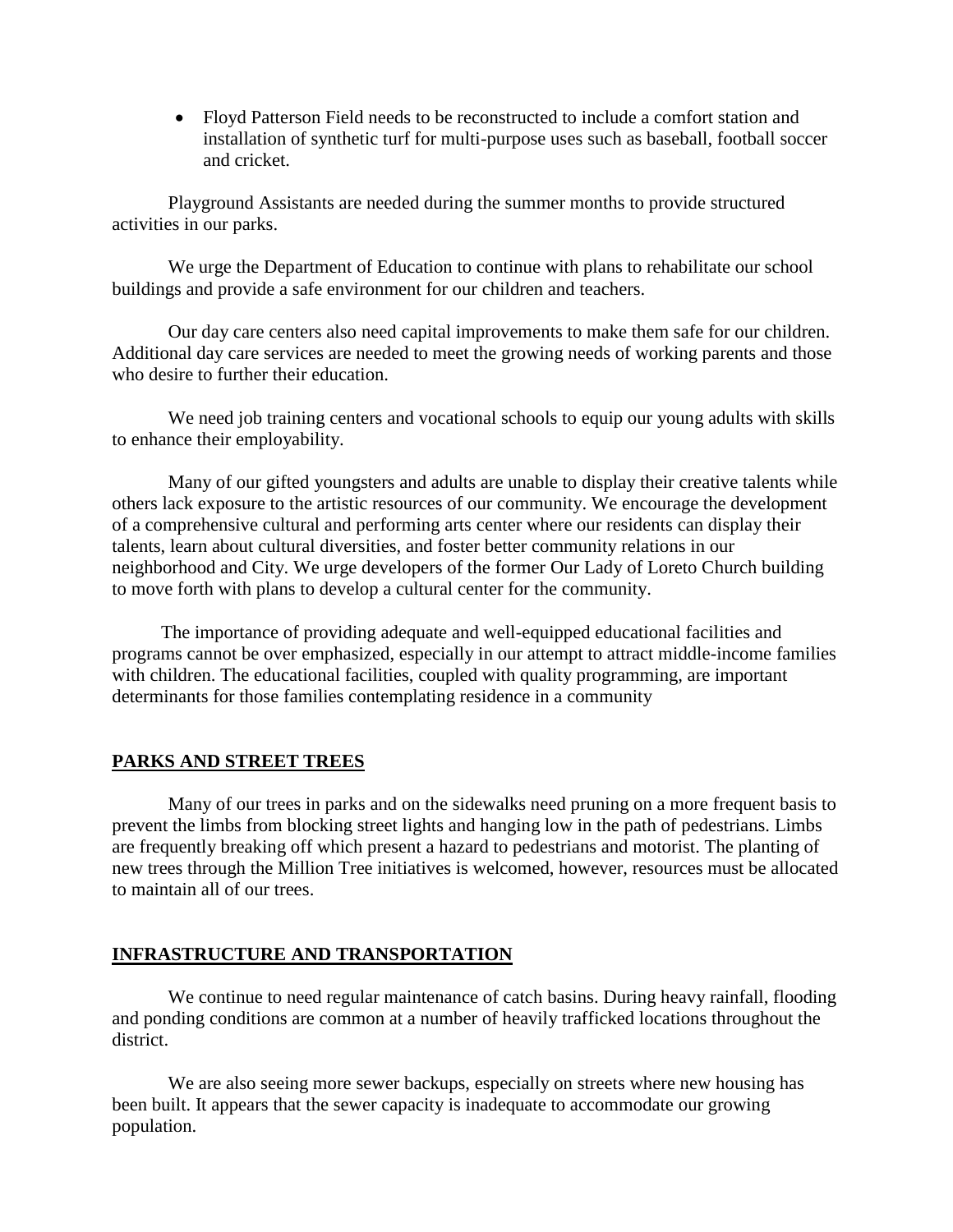Potholes and depressions continue to imperil traffic. The Department of Transportation and Environmental Protection need to jointly inspect locations that frequently depress and eventually cave-in to identify the origin of the roadway condition and repair them in a timely fashion.

With the new housing construction, the volume of traffic is increasing. It is imperative that the Department of Transportation conduct a districtwide survey to determine locations for new traffic lights and stop signs.

We need safer streets, especially in the area bounded by Livonia Avenue, Junius Street, East New York Avenue, and Rockaway Avenue where there is a large concentration of New York City Housing Authority buildings that house thousands of residents, schools, day care centers, and senior citizen centers. The roadways are unsafe for pedestrians, especially for our senior citizens and children. Our streets are becoming virtual speedways for cars, delivery trucks, and motorcycles. We need speed bumps, traffic lights, all-way stop signs and other traffic calming devices to slow traffic.

Some of our streets are dimly lit and create an atmosphere conducive to criminal activities. The intensity of our street lights need upgrading, especially underneath the elevated train lines along Broadway and Livonia Avenue, and along bus routes.

Truck traffic is increasing throughout the district. Residential blocks, instead of designated truck routes, are being used by 18-wheelers which are destroying our streets and creating congestion. More designated truck route signs are needed.

There are no accessible subway stations for persons with physical disabilities in the District. The Sutter Avenue, Livonia Avenue, and New Lots Avenue stations on the "L" line, and the Sutter Avenue-Rutland Road, Saratoga Avenue, Rockaway Avenue, and Junius Street stations on the "IRT" line are elevated structures and are not accessible to the physically challenged. We are requesting that they be made handicap accessible.

We call upon the Metropolitan Transit Authority to appropriate needed funds to construct a connecting passageway between the "L" line and the "IRT" line at Junius Street and Livonia Avenue to enable commuters to freely transfer between the stations.

The Broadway Junction station has a very high volume of traffic because of its connections to 3 train lines and 5 bus lines. The station has a series of steps that prevent the physically challenged from using the facility. We urge the Transit Authority to make this station handicapped accessible.

We are encouraged by the study being conducted to ascertain methods to reduce the congestion of vehicles and pedestrians along Van Sinderen Avenue between Broadway and Fulton Street. We appeal to the agencies to follow through on their findings.

The East New York station of the Long Island Railroad is in need of updating. Cameras are in place on the platforms and should also be placed in the tunnel connecting the stairwells leading to the service roads of Atlantic Avenue. Presently, there is no wheelchair access on the westbound platform. We are requesting that a permanent ramp be installed to provide access for wheelchair bound passengers who now must travel to the Atlantic terminal to disembark.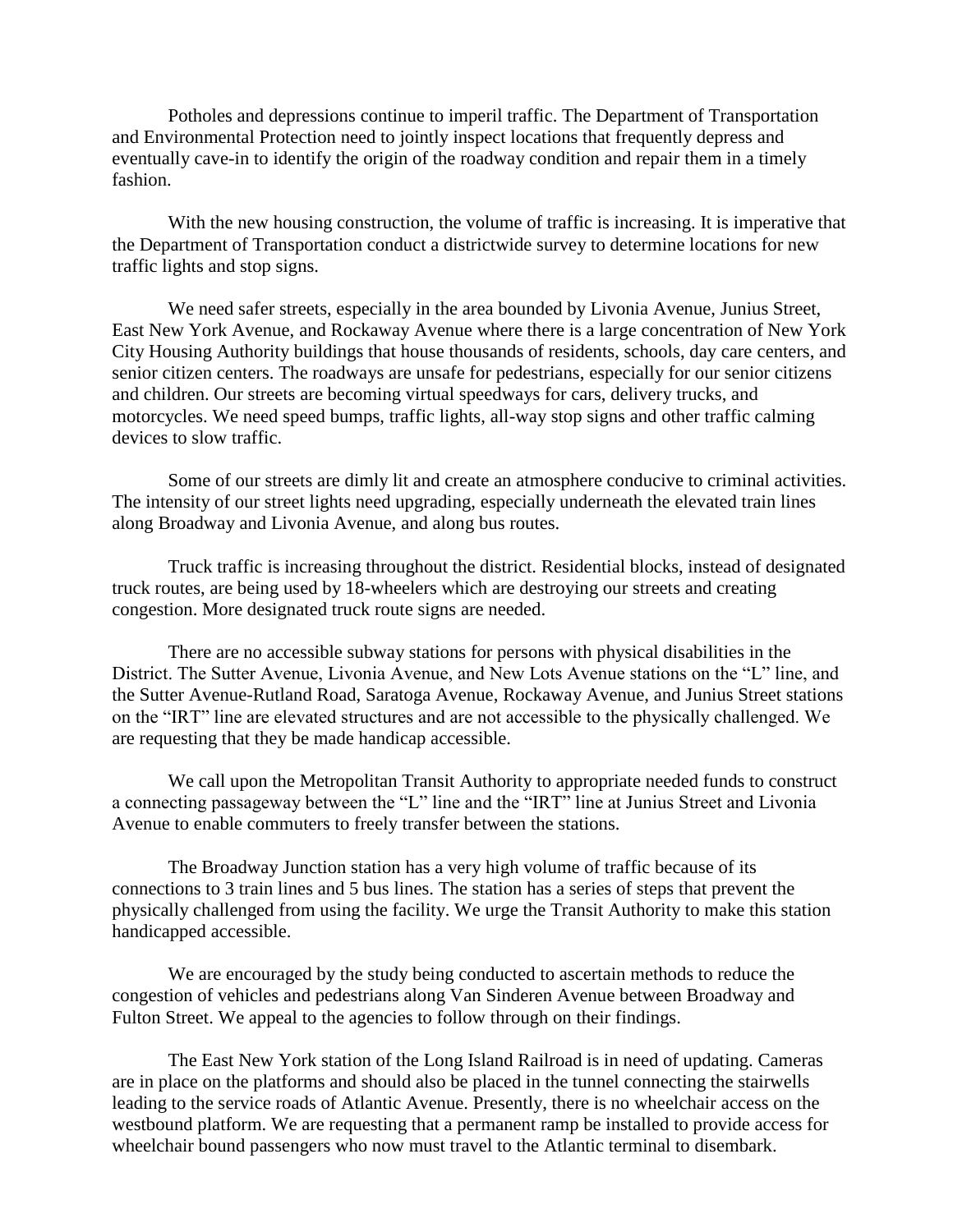## **SANITATION AND PEST CONTROL SERVICES**

New housing construction is bringing new families to the community. We need more Sanitation personnel to pick up garbage and clean our streets.

Community District #16 continues to remain at the bottom for recycling. We need ongoing community outreach to educate our residents about the benefits of recycling.

Illegal dumping in vacant lots and on sidewalks in front of vacant buildings and lots continues to obstruct pedestrian traffic and creates a nesting place for rodents. We need regular Sanitation Police patrol of chronic dumping locations to apprehend violators. We also need manpower and equipment to keep these areas clean.

Because of limited onsite storage, garbage from several of our schools and New York City Housing Authority buildings that do not have containerization services is placed on sidewalks daily. We need daily pick up of this garbage which is unsightly and attracts rodents.

Large rats are attracted by garbage on our streets and in vacant lots. Excavations for housing units are also unearthing them. We need Pest Control to bait these areas.

# **COMMERCIAL AND INDUSTRIAL REVITALIZATION**

Belmont Avenue, a once thriving four-block commercial strip between Rockaway Avenue and Mother Gaston Boulevard, has a number of vacant stores. We appeal to the owners of these properties to market them at a reasonable rate to encourage entrepreneurs to come and provide goods and services to our community. We also need the owners of these vacant properties to maintain the facades and sidewalks so that they will not be eyesores in the community.

There are several undeveloped properties along the following commercial strips:

- Rockaway Avenue between East New York Avenue and Newport Street.
- Broadway between Saratoga Avenue and Eastern Parkway.
- Livonia Avenue between Mother Gaston Boulevard and Junius Street.
- Atlantic Avenue between Howard Avenue and Eastern Parkway.
- Fulton Street between Saratoga Avenue and Van Sinderen Avenue.
- Saratoga Avenue between Atlantic Avenue and Eastern Parkway.
- Mother Gaston Boulevard between Pitkin and Sutter Avenues.

We appeal to the New York City Department of Housing Preservation and Development and the New York City Economic Development Corporation to market City-owned parcels and work with private owners who are in need of financial assistance to develop their properties.

We appeal to the owners of the former school building at Rockaway and Blake Avenue, the former bank building at Pitkin Avenue and Mother Gaston Boulevard, and the former police precinct on East New York Avenue near Rockaway Avenue to develop these properties which have been eyesores far too long in our community. We appeal to the owners to market these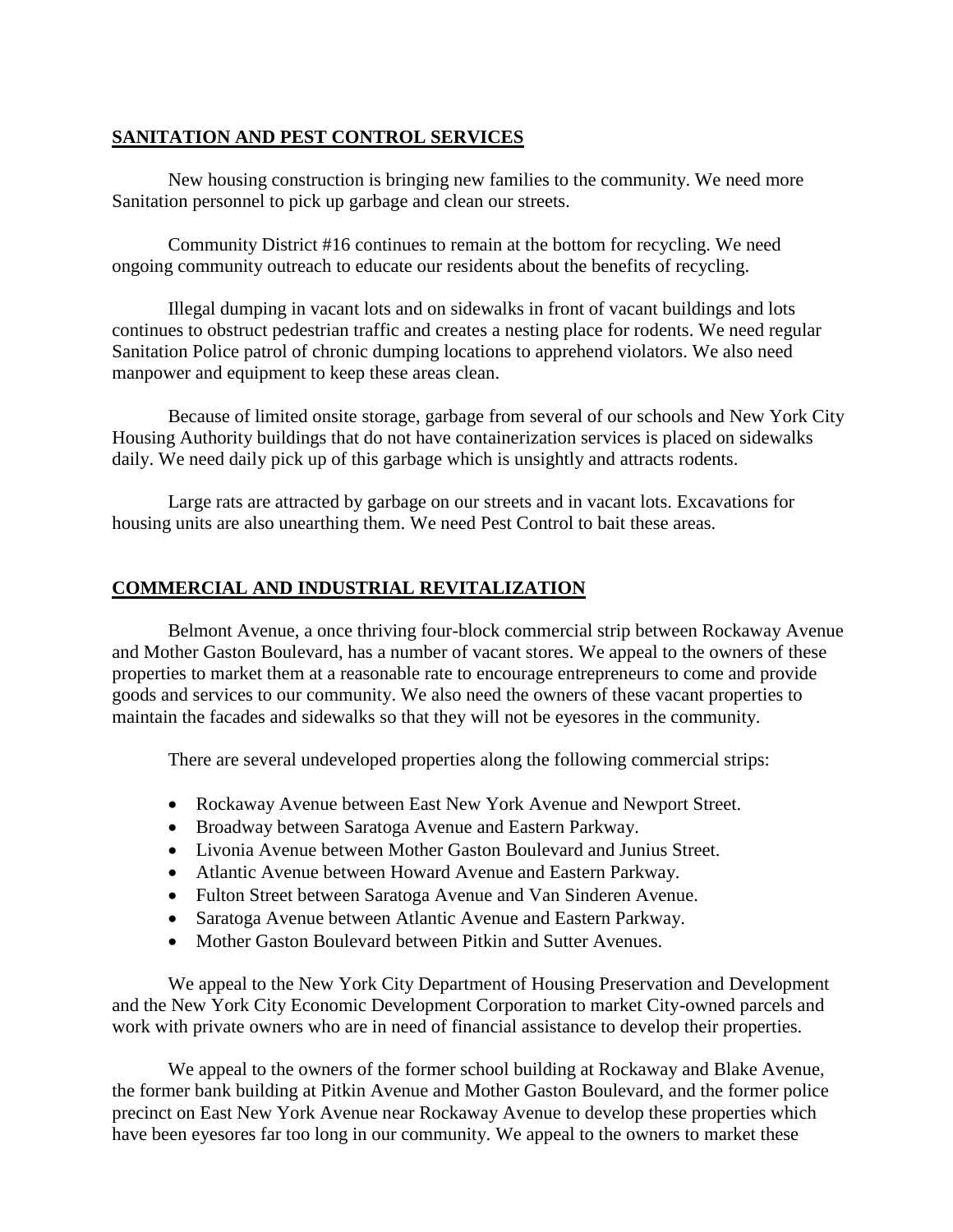buildings at a reasonable cost to allow development and provide much needed recreational, cultural and social services for our community.

As our residential population increases, so does our need for banking services, quality supermarkets, meat markets, bakeries, dry cleaners, pharmacies, hardware stores, family restaurants, and clothing stores. We appeal to businesses to come into our community and request that tax incentives be given to developers to encourage their investments.

#### **PUBLIC SAFETY**

Gun violence involving young adults is an increasing problem in our community. Unreported crimes and injuries from street justice continue to negatively impact on our district. We need continued police presence on our streets, in the subways, and in our New York City Housing Authority buildings to combat illegal activities. We also need programs for our teenagers and young adults to engage them in constructive activities and provide an alternative to "gang" membership.

We have witnessed the positive effects that an impact zone has had in reducing crimes in our community. We encourage its continuation and expansion.

After hours and social clubs in basements on residential blocks continue to be a problem in the community as they generate loud noise and large crowds. These establishments need to be identified and property owners made to comply with noise, fire and building codes.

We are also seeing an increase in the number of illegal boarding houses, many of which have hazardous conditions and house a vulnerable population of single adults with mental illness and other disabilities. Many of these occupants are formerly homeless who come out of the City's shelter system and State prison facilities. They are least likely to complain about their living conditions for fear of losing this housing.

We need a coordinated effort involving the New York City Department of Homeless Services, the New York City Department of Buildings, the New York City Fire Department, the New York City Department of Health and Mental Hygiene, and the New York State Department of Health to close down illegal boarding houses which are endangering the lives of those who live in the building as well as adjacent property owners and their tenants.

### **SUPPORT SERVICES**

Many people have lost their homes and ended up in shelters due to loss of a job or a medical emergency.

We need homeless prevention programs to assist those at risk of homelessness from losing affordable housing by linking them to needed resources such as job training, childcare, and substance abuse programs. Community-based social service agencies that can give these families the long-term support they need must receive sufficient funds to outreach to this population.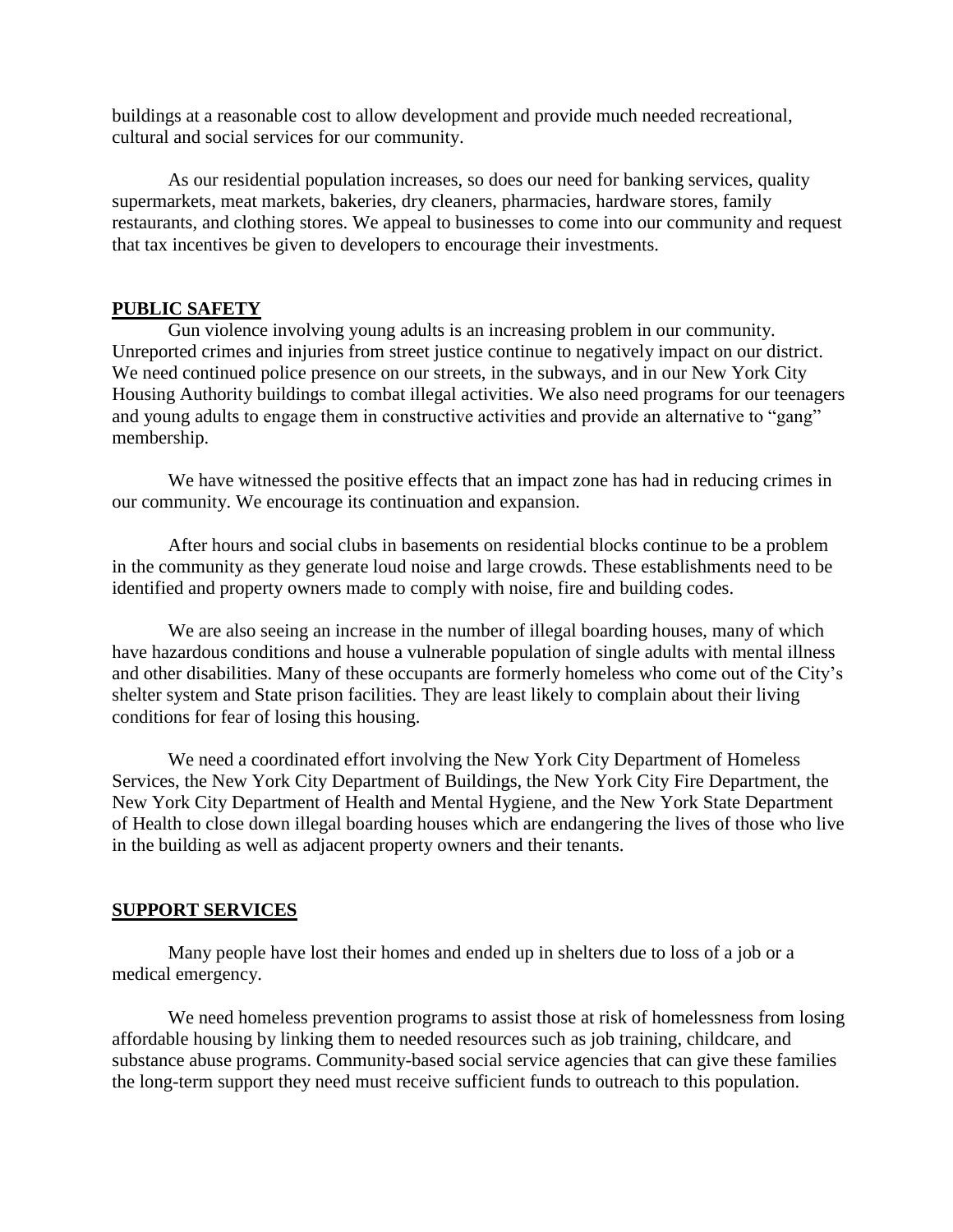Many of our elderly and infirm adults who live alone need escort services to accompany them on shopping trips and medical appointments. They also need assistance with personal care, housekeeping, and financial management as they strive to live independently in their own homes.

#### **HEALTH CARE SERVICES**

According to the World Health Organization, health is a state of complete physical, mental, and social well-being and not merely the absence of disease or infirmity. Ocean Hill-Brownsville is in urgent need of transformation.

Ocean Hill-Brownsville is part of the Central Brooklyn community where, according to the New York City Department of Health and Mental Hygiene, its residents experience more barriers to health care access than those in New York City overall, with nearly 3 in 10 without a regular doctor.

We need the New York City Department of Health and Mental Hygiene to continue its partnership with the various community-based agencies to stem the tide of the maladies that are consuming our community and expand obstetric, pediatric, geriatric, mental health, HIV and AIDS services.

Many of our residents are uninsured and underinsured. We need health insurance companies to continue their outreach in the community to enroll individuals and families in health plans.

We seek assistance for adults who are experiencing financial hardship due to escalating cost of prescription medication. Our senior citizens, in particular, are finding it most difficult to pay out-of-pocket costs for prescriptions.

A healthy diet is paramount to the well-being of an individual. We need nutrition education outreach in the community to identify and assist persons who are not eating properly and are at-risk of becoming obese and developing circulatory and respiratory conditions.

Asthma and diabetes are on the rise in our community and we need services to combat these health challenges.

Teenage pregnancy continues to be a major concern to us. We need programs to outreach to our adolescents and educate them about consequences of engaging in premarital sex. We also need resources to identify and assist those in need of prenatal care. Infant mortality is one of the leading causes of death in our community.

We need more primary care physicians to service the needs of our residents, many of whom use the hospital emergency rooms for primary care. We need our hospitals to remain open and call upon the State government to reassess their decision to downsize hospital services in our community.